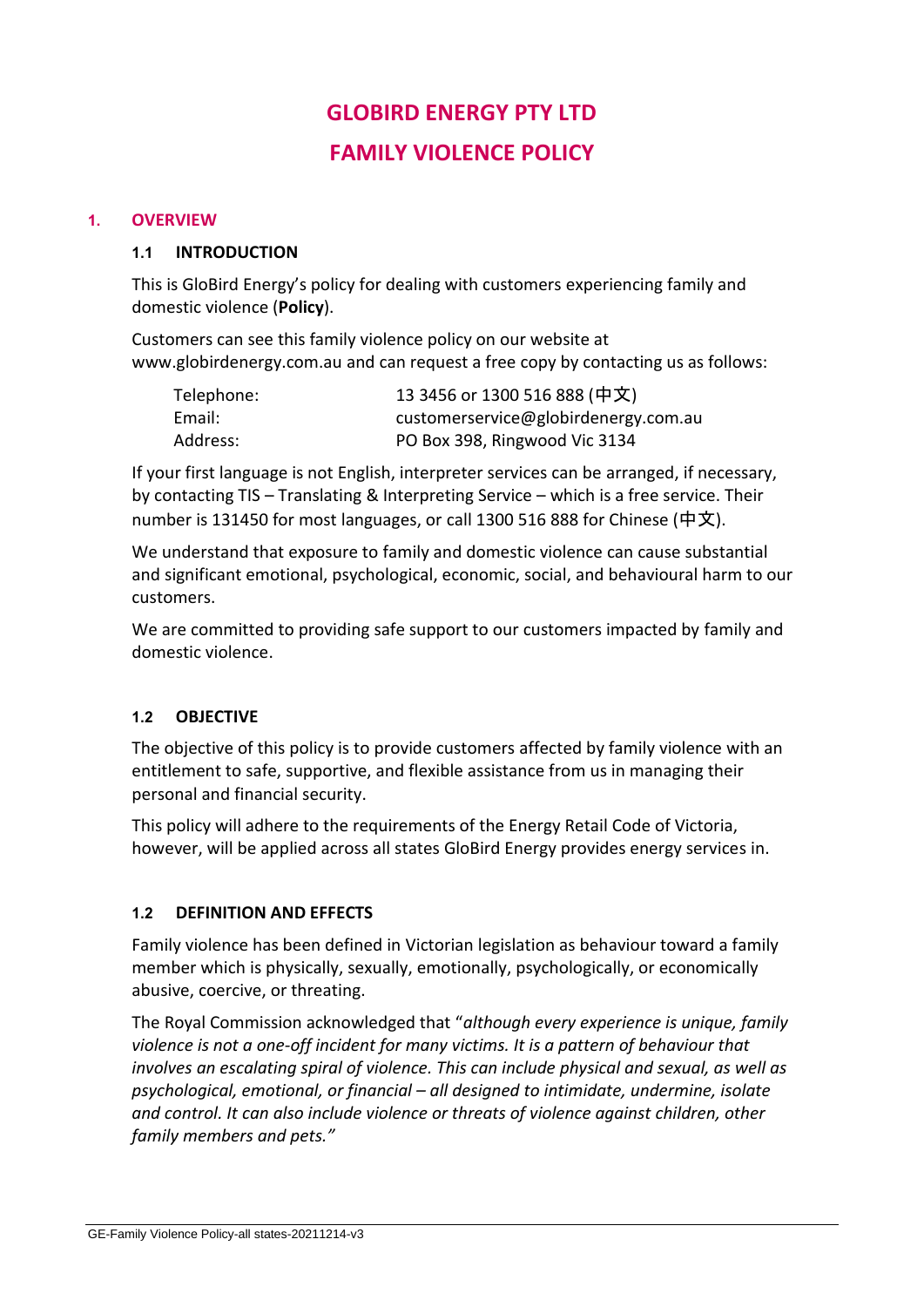Abuse can continue even after a relationship ends, with financial abuse being just one strategy used to control victims post separations and a significant contributor to a person's poverty.

Family violence is also associated with short- and long-term impacts on physical and mental health. For some victims, the effects of family violence can be amplified due to disadvantages resulting from their cultural and linguistic background, disability, age, race, sexuality, gender identity, or social economic status.

# **1.3 CUSTOMERS' ENTITLEMENT**

All customers facing family and domestic violence are entitled to our assistance. We will work with affected customers to ensure their privacy, safety, and support them through this period, by providing them with flexible assistance in managing their personal and financial security.

We will listen to our customers without judgement and with sensitivity and respect.

Any discussions regarding personal information will be kept confidential and be maintained in line with our policies and relevant legislation.

We will assist customers experiencing payment difficulties due to family and domestic violence.

# **1.4 SCOPE**

This policy applies to residential and small business customers, being customers who purchase energy principally for personal, household, or domestic use.

Customers who experience or at risk of experiencing domestic and family violence are encouraged to seek our support.

#### **1.5 COMMENCEMENT**

This policy takes effect on 1 January 2020.

# **2. MINIMUM STANDARDS**

#### **2.2 OVERVIEW**

The objective of the assistance is to provide minimum standards of conduct when assisting customers who are affected by family violence. By providing a minimum standard of assistance, we aim to ensure the safety, security, and financial means of the impacted customer.

We provide seven forms of Minimum Standards. An affected customer is entitled to all types of help detailed below.

# **2.3 ACCESSING ASSISTANCE**

Customers wishing to receive assistance from us will need to contact us as soon as they identify that they are in a family violence situation.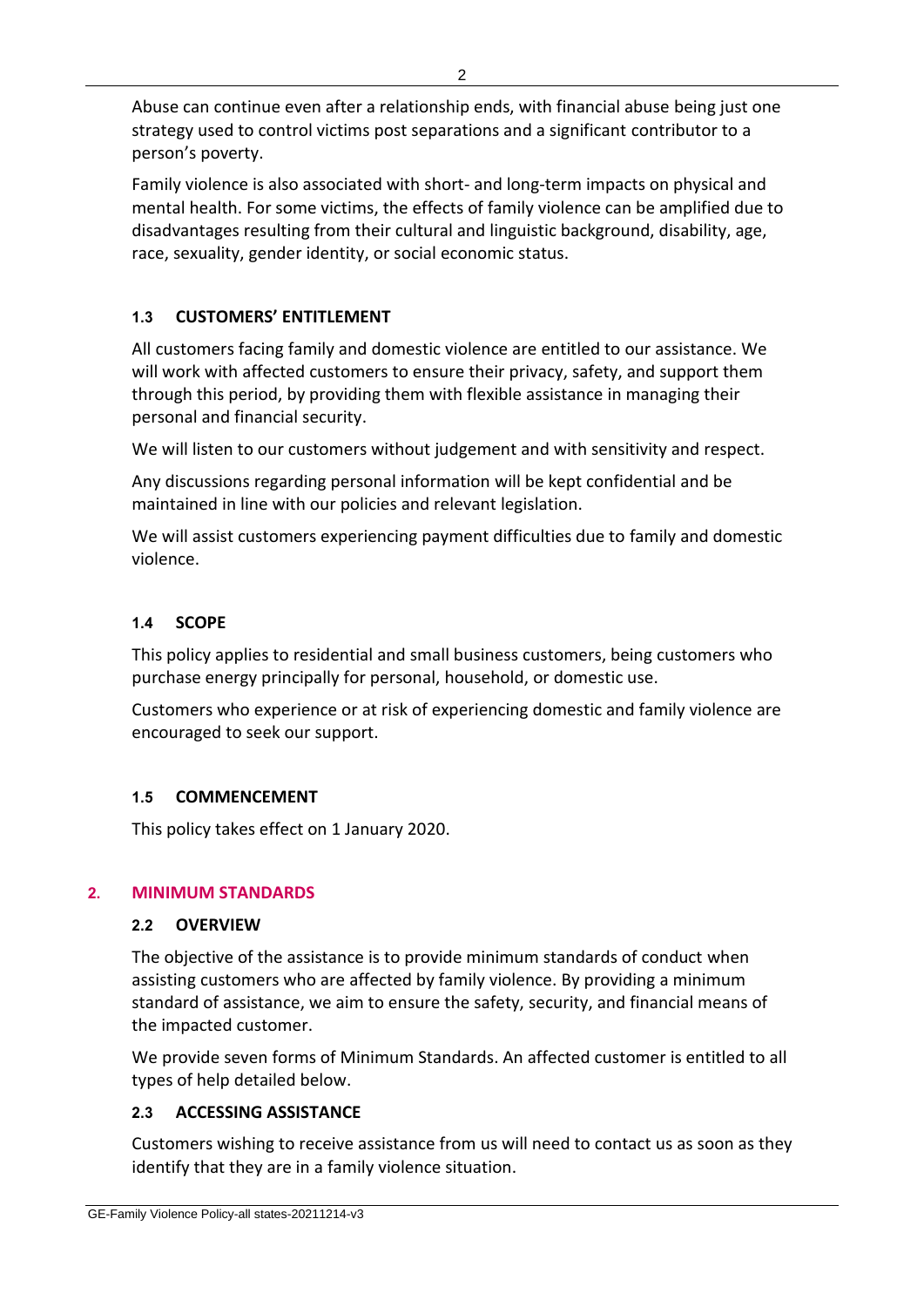Our contact details are as follows:

| Telephone: | 13 3456 or 1300 516 888 (中文)         |
|------------|--------------------------------------|
| Email:     | customerservice@globirdenergy.com.au |
| Address:   | PO Box 398, Ringwood Vic 3134        |

If your first language is not English, interpreter services can be arranged, if necessary, by contacting TIS – Translating & Interpreting Service – which is a free service. Their number is 131450 for most languages, or call 1300 516 888 for Chinese (中文).

# **2.4 FORMS OF OUR MINIMUM STANDARDS**

# **Training**

We have systems and processes in place to us to meet our obligations with respect to customers safety in a family violence situation.

As part of the initial induction and ongoing training of our front-line staff, we cover this family violence policy and make sure they understand how to:

- a) understand the nature and consequences of family violence
- b) how to engage effectively with customers affected by family violence
- c) how to apply our family violence policy
- d) how to look for the signs of family violence

# **Account Security**

GloBird Energy will provide a safeguard for every family violence affected customer. We will keep all information and any personal details provided confidential, safe and secured.

We will not disclose or provide access to confidential information about an affected customer to any other person/s (including a person who is or has been a joint account holder) without the consent of the affected customer.

Accounts will be flagged with an alert to avoid disclosing the personal and financial circumstances of the customer affected by family violence.

We will take reasonable steps to ensure the best interest of the affected customer in dealing with their energy accounts. We will offer the affected customer the option of putting a password of their choice on their account as a further safeguard to protect contact information being disclosed to the perpetrator who may already hold personal information about the account holder, such as their date of birth, or a maiden name.

We will communicate by:

- a) eliciting the customer's preferred method of communication
- b) offering alternative options of communication if the customer's preferred method is not practicable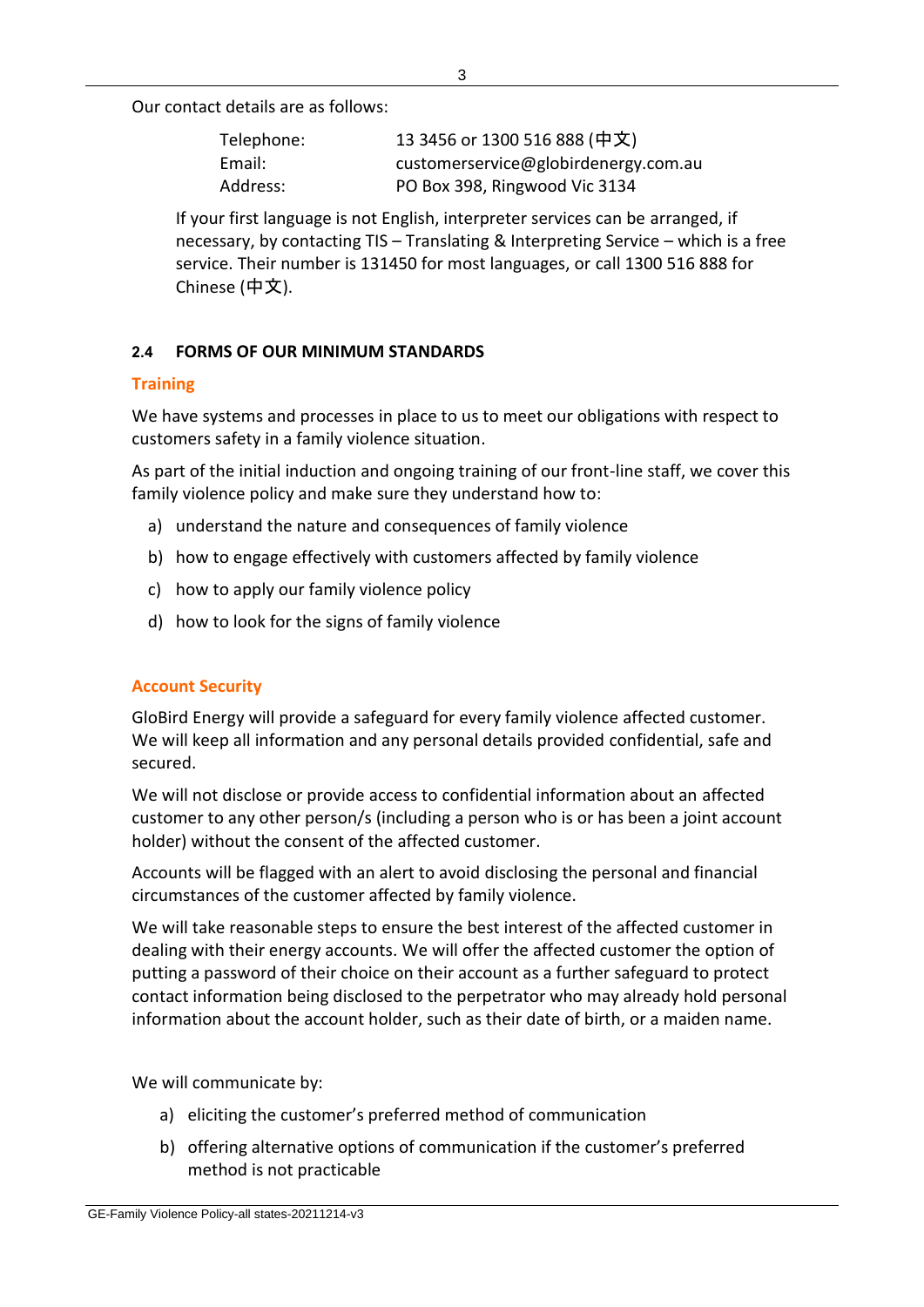- c) comply with the agreed communication method
- d) keeping a record of the arrangement We will keep records of our best endeavours efforts to provide a customer with a safeguard while they are in a family violence situation.

#### **Customer Service**

Customers affected by family violence will only need to disclose their situation once. Accounts will then be flagged with an alert to identify the affected customer and records of the conversation will be documented allowing for an effective engagement with the customer.

A customer will be able to access our family violence assistance options without having to repeatedly disclose their family violence experience every time they contact us.

All family violence customers will be treated with respect, sensitivity, and empathy. We take our customers privacy seriously. All customers information remains private and confidential and is in line with our Privacy Policy available online at [www.globirdenergy.com.au/legal/privacy](http://www.globirdenergy.com.au/legal/privacy)

Our experienced staff are trained to be respectful and sincere when dealing with the person who is experiencing family violence. They will work with the customer to build trust in a supportive way.

#### **Debt Management**

GloBird Energy understands that before we take action to recover any arrears from an affected customer, we will look at the potential impact of debt recovery action at the time of the affected customer.

We will assist the affected customer with the arrears and a payment arrangement through our payment difficulty program.

We understand that joint accounts are more complex. A joint debt can be used by perpetrators to coerce and control their victims as a form of economic abuse meaning the family violence affected customer is often left financially responsible for services from which they receive little or no more benefit.

We will look at any joint accounts, whether other persons are jointly or severally responsible for the energy usage that resulted in the accumulation of the debt before we take any action to recover any arrears.

In some cases, we may consider collecting only half of the energy debt from each individual on the account even though we have the legal rights to pursue the debt as a whole.

With the consent of the affected customer, we can establish a separate account to be set up in their sole name from the date the abusive partner has left the property or set up and new account for a new property ensuring the security and safeguard of this account.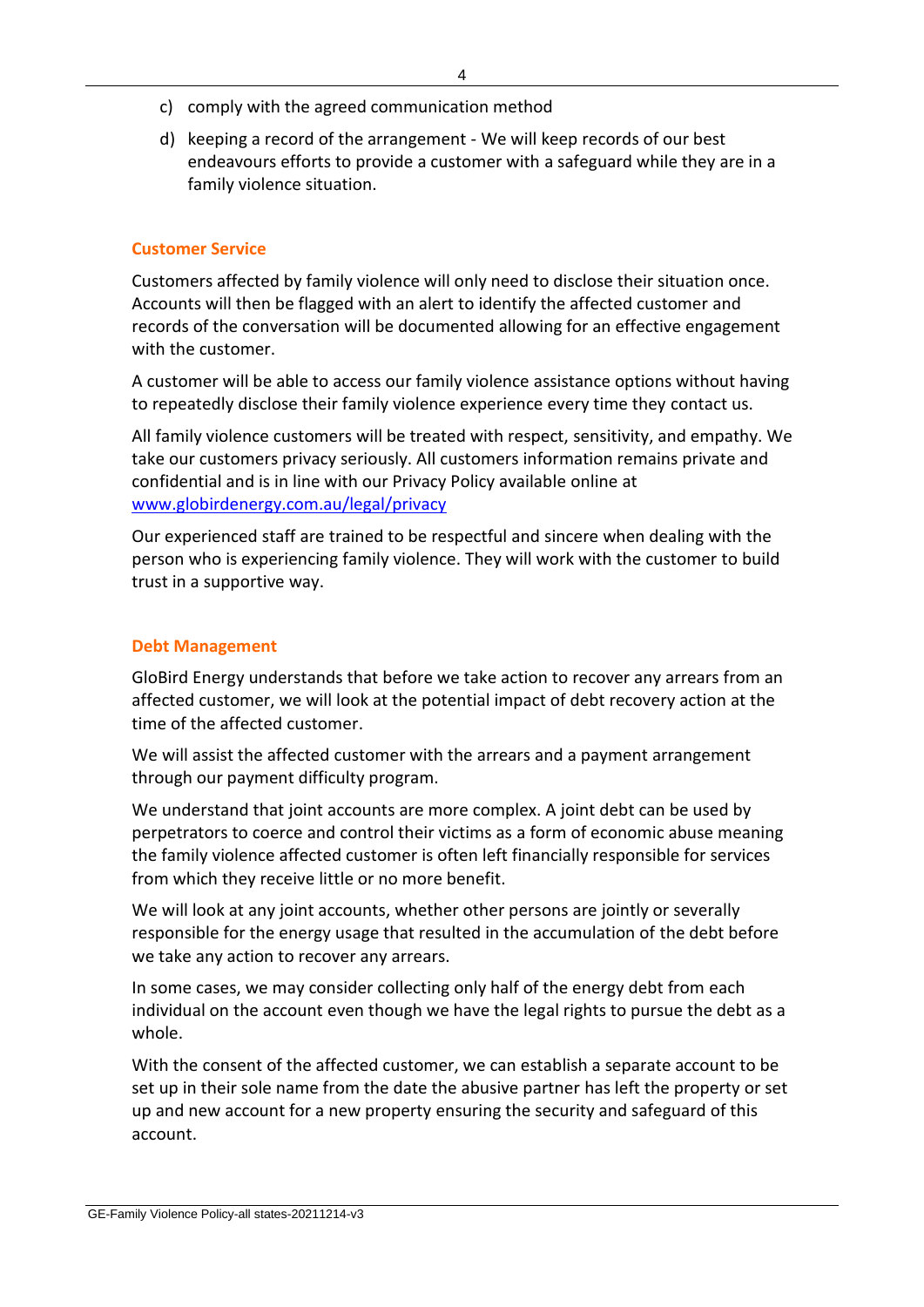Globird Energy will only disconnect for non-payment as a last resort. If you have an overdue account and are not participating in our payment difficulty program or are not taking reasonable action toward your energy account, or you are not reasonably contactable, we may disconnect supply.

To avoid this please contact with us, take reasonable action towards your account, so we can help you and discuss the range of assistance you are intitled too.

### **Family Violence as potential cause of Payment Difficulty**

Family violence, including financial or economic abuse, can often result in payment difficulties. Customers experiencing a form of family violence can also reveal why a customer may have struggled to engage with us in the past. For example: limited contact, sporadic payments, a complete failure to remain in contact or make any payments.

We will offer appropriate, relevant, and individualised hardship and payments difficulties assistance whether the account is active or closed. The support provided will depend on individual circumstances. We will take a customer's experience of family violence and the consequences of that experience into consideration when assessing what support is appropriate.

The type of assistance can vary depending on your circumstances. When providing assistance to customers, we will take information provided by customers on face value and not require evidence or substantiation of a customer's circumstances, unless we have good reason to suggest otherwise.

We will not commence or continue with proceedings for the recovery of arrears from a residential customer who is receiving assistance under this Policy.

For full version of our hardship policy and our payment assistance policy is available online at [www.globirdenergy.com.au/legal/](https://www.globirdenergy.com.au/legal/)

# **External Support**

Help is available for customers to access specialist family violence assistance.

Assistance in accessing the support from the Department of Human Services or Services Australia is available such as Utility Relief Grant, financial help and other support programs through the following services:

- o <https://services.dhhs.vic.gov.au/concessions-and-benefits>
- o [https://www.servicesaustralia.gov.au/individuals/subjects/family-and-domestic](https://www.servicesaustralia.gov.au/individuals/subjects/family-and-domestic-violence/how-we-can-help-you-family-and-domestic-violence-concerns#a3)[violence/how-we-can-help-you-family-and-domestic-violence-concerns#a3](https://www.servicesaustralia.gov.au/individuals/subjects/family-and-domestic-violence/how-we-can-help-you-family-and-domestic-violence-concerns#a3)
- o https://www.servicesaustralia.gov.au/individuals/subjects/crisis-and-special-help
	- Family violence prevention and support
	- Indigenous family violence strategy
	- Sexual assault support
	- Victims of crime
	- Integrated family violence strategy
	- Financial help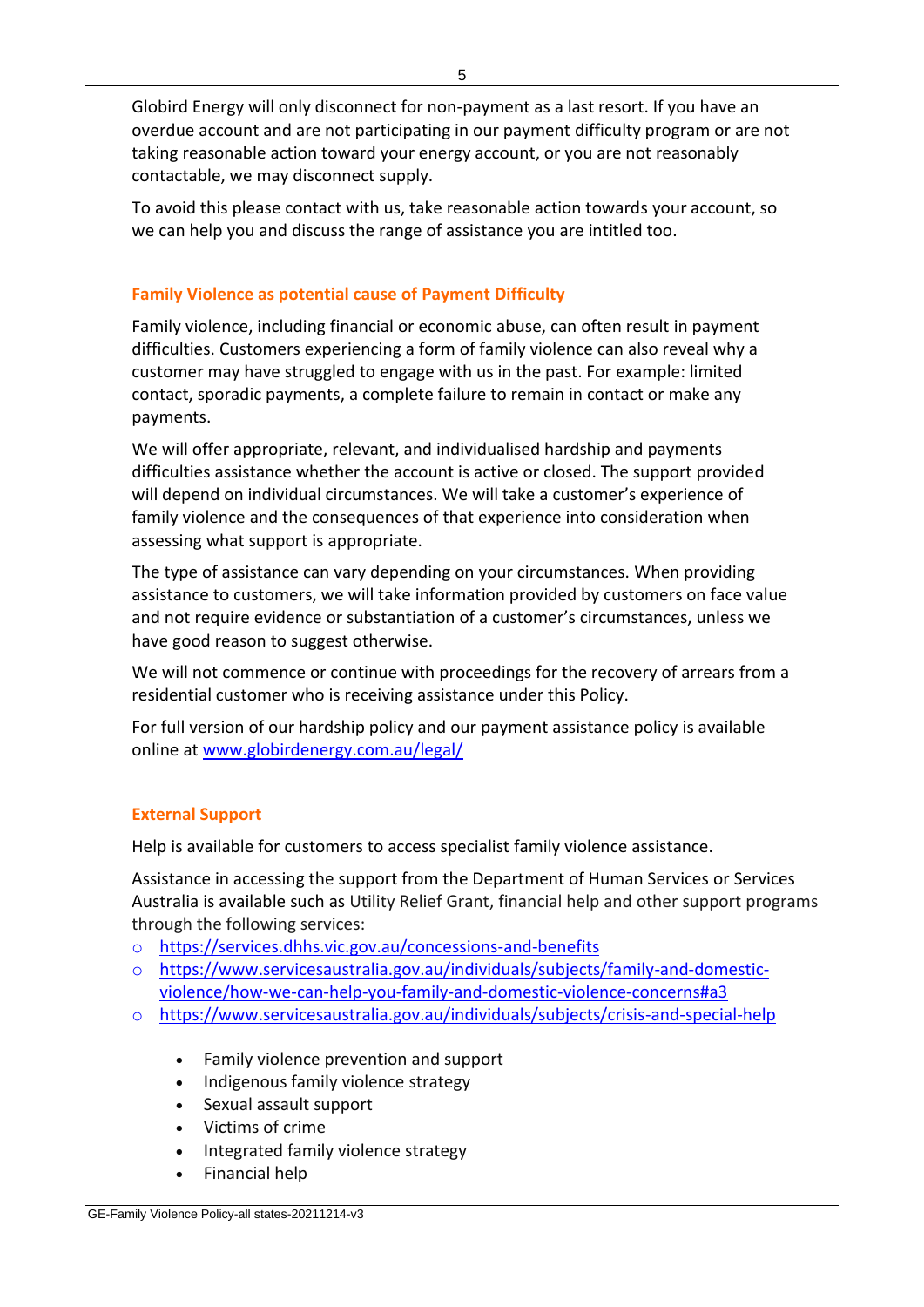• Social work services

Services include individual counselling, specialised support groups, and referral services

More information is available at:

- o [services.dhhs.vic.gov.au/family-violence](https://services.dhhs.vic.gov.au/family-violence)
- o [services.dhhs.vic.gov.au/family-violence-prevention-and-support-programs](https://services.dhhs.vic.gov.au/family-violence-prevention-and-support-programs)
- o [providers.dhhs.vic.gov.au/family-violence](https://providers.dhhs.vic.gov.au/family-violence)
- o www.servicesaustralia.gov.au/individuals/subjects/family-and-domestic-violence

We may suggest some extra support by referring you to support agencies, and some are listed below:

- o [www.whiteribbon.org.au/find-help/domestic-violence-hotlines/](http://www.whiteribbon.org.au/find-help/domestic-violence-hotlines/)
- o [www.vic.gov.au/family-violence-support](http://www.vic.gov.au/family-violence-support)
	- o [www.1800respect.org.au/](https://www.1800respect.org.au/)
		- o <https://orangedoor.vic.gov.au/>
		- o [www.lifeline.org.au](http://www.lifeline.org.au/)
		- o [www.ntv.org.au/get-help/](http://www.ntv.org.au/get-help/)
		- o [mensline.org.au/](https://mensline.org.au/)
		- o [www.kidshelpline.com.au/](http://www.kidshelpline.com.au/)
		- o [www.relationships.org.au/](http://www.relationships.org.au/)
		- o [www.berrystreet.org.au/our-work/building-stronger-families/family-violence](http://www.berrystreet.org.au/our-work/building-stronger-families/family-violence)
		- o [www.dvrcv.org.au/](http://www.dvrcv.org.au/)
		- o [www.safesteps.org.au/](http://www.safesteps.org.au/)
		- o <https://intouch.org.au/>

Please visit your local council webpages for support services in your area.

Call [000](tel://000/) for Police and Ambulance help if you are in immediate danger.

#### **Evidence**

We will not require the customer to provide documentary evidence to access family violence assistance in relation to account security, customer service, payment difficulty and referrals.

We may seek documentary evidence only when considering debt management and recovery, or de-energisation of supply. We will consider the customer's ability to access various forms of documentary evidence and to make any request in such a way that it is safe, supportive, and flexible.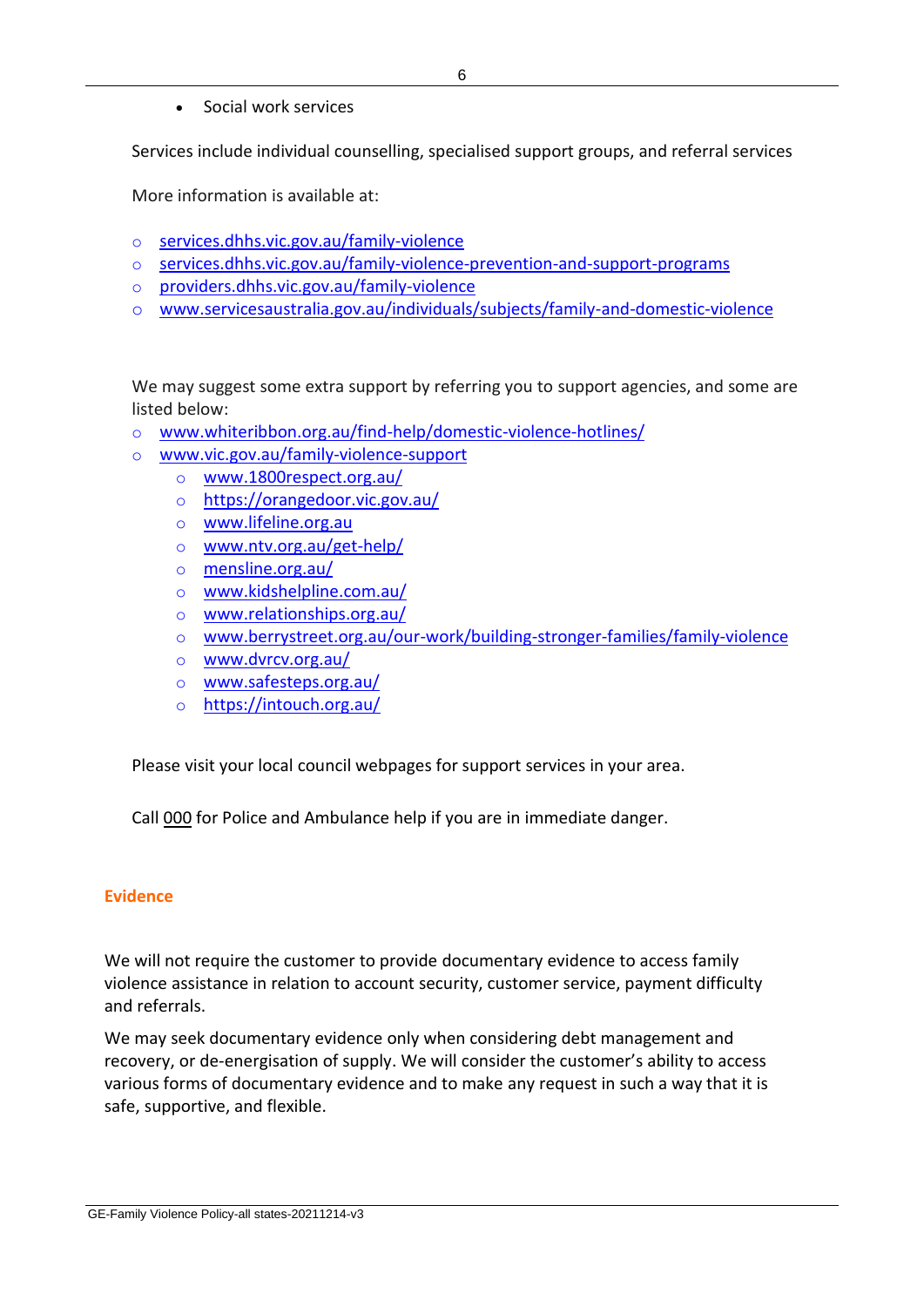#### **3. COMPLAINTS**

We manage customer complaints in accordance with Guidelines for complaints handling in organisations.

If you have a complaint about our Family Violence Policy, you can contact GloBird Energy on **133 456** or email [customerservice@globirdenergy.com.au](mailto:customerservice@globirdenergy.com.au)

We will endeavour to resolve your issue as quickly as possible at the first point of contact. However, if this hasn't been achieved, you can escalate your concern to a senior manager or our complaints department.

If you still feel that your concern hasn't been resolved after that, an independent dispute resolution may be available through your states Energy and Water Ombudsman, which can be contacted via:

**Ombudsman's contact details Energy and Water Ombudsman VIC** Telephone: [1800 500 509](tel:1800%20500%20509) Website: [www.ewov.com.au](http://www.ewov.com.au/) Email: [ewovinfo@ewov.com.au](mailto:ewovinfo@ewov.com.au) Address: Lev 8, 360 Elizabeth Street, Melbourne Central Tower Vic 3000 Submit a complaint: <https://www.ewov.com.au/complaints/online-complaint-form>

#### **New South Wales: Energy & Water Ombudsman NSW**

Telephone: [1800 246 545](tel:1800%20246%20545) Website: [www.ewon.com.au](http://www.ewon.com.au/) Email: [complaints@ewon.com.au](mailto:complaints@ewon.com.au) Address: Reply Paid 86550, Sydney South NSW 1234 Submit a complaint: <https://www.ewon.com.au/page/making-a-complaint>

#### **Energy and Water Ombudsman SA**

Telephone: [1800 665 565](tel:1800%20665%20565) Website: [www.ewosa.com.au](http://www.ewosa.com.au/) Address: GPO Box 2947, ADELAIDE, SA 5001 Submit a complaint: <http://www.ewosa.com.au/index.php/about/submit-acomplaint>

#### **Energy and Water Ombudsman Queensland**

Telephone: [1800 662 837](tel:1800%20662%20837) Website: [www.ewoq.com.au](http://www.ewoq.com.au/) Address: Level 16/53 Albert Street, Brisbane City QLD 4000 Submit a complaint: <http://www.ewoq.com.au/submit-a-complaint>

#### **Energy and Water Ombudsman Tasmania**

Telephone: [1800 001 170](tel:1800%20001%20170) Website: [www.energyombudsman.tas.gov.au](http://www.energyombudsman.tas.gov.au/)